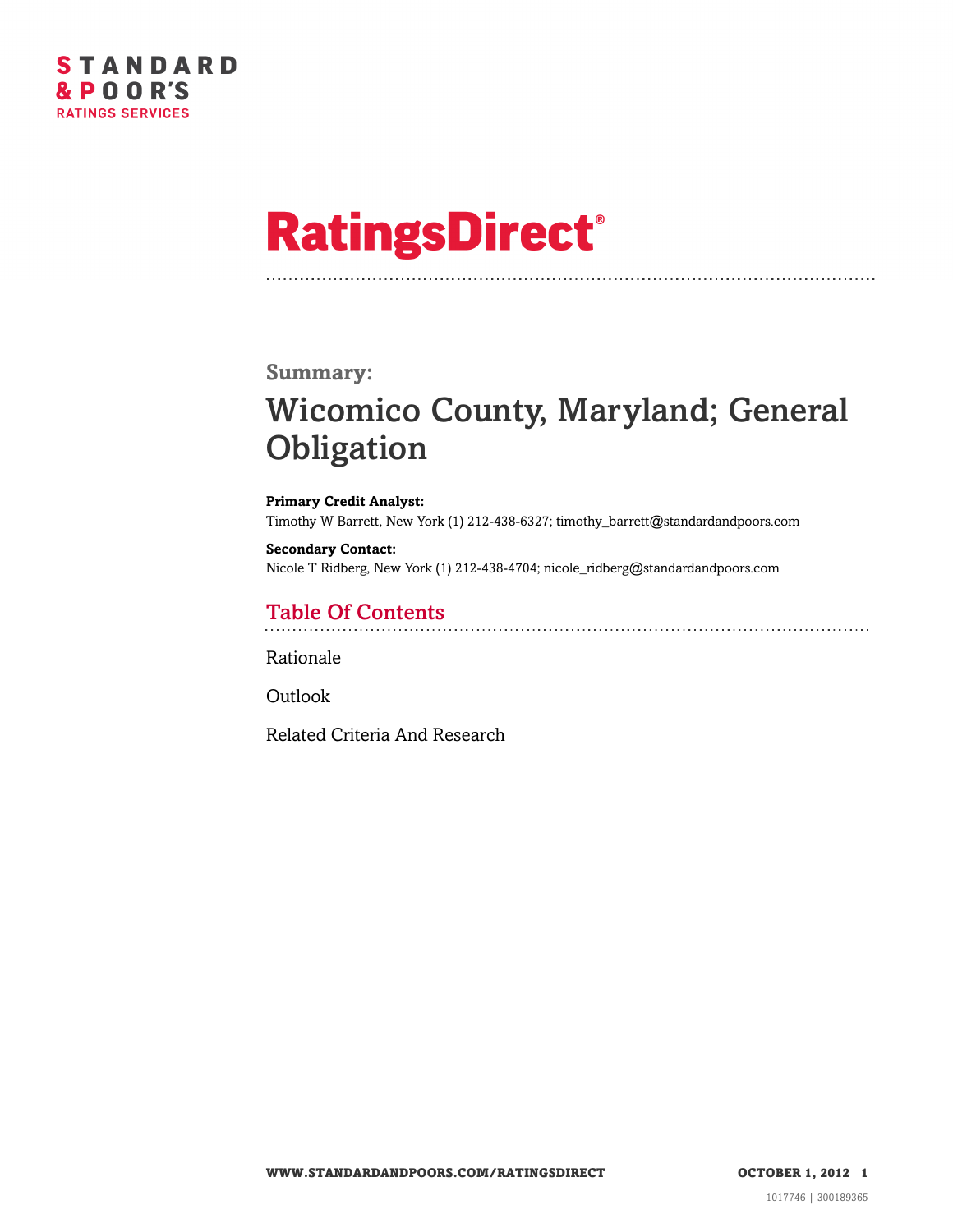### **Summary:**

## Wicomico County, Maryland; General Obligation

| <b>Credit Profile</b>                                              |                  |            |
|--------------------------------------------------------------------|------------------|------------|
| US\$28.895 mil GO bnds ser 2012 due 06/30/2034<br>Long Term Rating | AA-/Stable       | <b>New</b> |
| Wicomico Cnty GO                                                   |                  |            |
| Long Term Rating                                                   | AA-/Stable       | Affirmed   |
| <b>Wicomico Cnty GO</b>                                            |                  |            |
| <b>Unenhanced Rating</b>                                           | AA-(SPUR)/Stable | Affirmed   |
| Many issues are enhanced by bond insurance.                        |                  |            |

### <span id="page-1-0"></span>Rationale

Standard & Poor's Ratings Services assigned its 'AA-' rating and stable outlook to Wicomico County, Md.'s series 2012 general obligation (GO) consolidated public improvement and refunding bonds and affirmed its 'AA-' rating, with a stable outlook, on the county's existing GO debt.

The rating reflects our opinion of the county's:

- Local economy that continues to expand and diversify but remains largely agricultural;
- Healthy and stable long-term property tax-base growth, offset, in part, by assessed value (AV) decreases over the past two fiscal years with no concentration among leading taxpayers;
- Good finances with strong general fund reserves even after sizable drawdowns in three of the past four audited fiscal years due to economic conditions and a property tax limitation imposed by county charter;
- Conservative management practices, coupled with strong, well-embedded fiscal policies; and
- Low debt and rapid amortization.

We believe recent AV decreases that county officials expect to continue at a modest rate at least through fiscal 2016 and, what we consider, the county's above-average unemployment of 8.6% somewhat mitigate these strengths.

The county's full-faith-and-credit pledge secures the bonds. Officials intend to use bond proceeds to fund school system capital projects and refund certain previously issued GO bonds.

Wicomico County, with a population estimate of 99,190, is on Maryland's eastern shore. Salisbury, the county seat, accounts for an estimated 40% of the county's population and serves as the Delmarva Peninsula's economic and cultural center. While agriculture, mainly poultry production, remains the county's most prominent economic activity, gradual but consistent business growth and diversification have occurred. Medical, manufacturing, retail, and service sectors growth has aided employment and property tax base expansion. Development, however, has slowed over the past few years due to the national economic and housing downturn. In our opinion, long-term economic growth should continue since a relatively small portion (13.3%) of the county is developed. About 33.2% of county land is designated for agriculture and 41.3% is either forestland or vacant.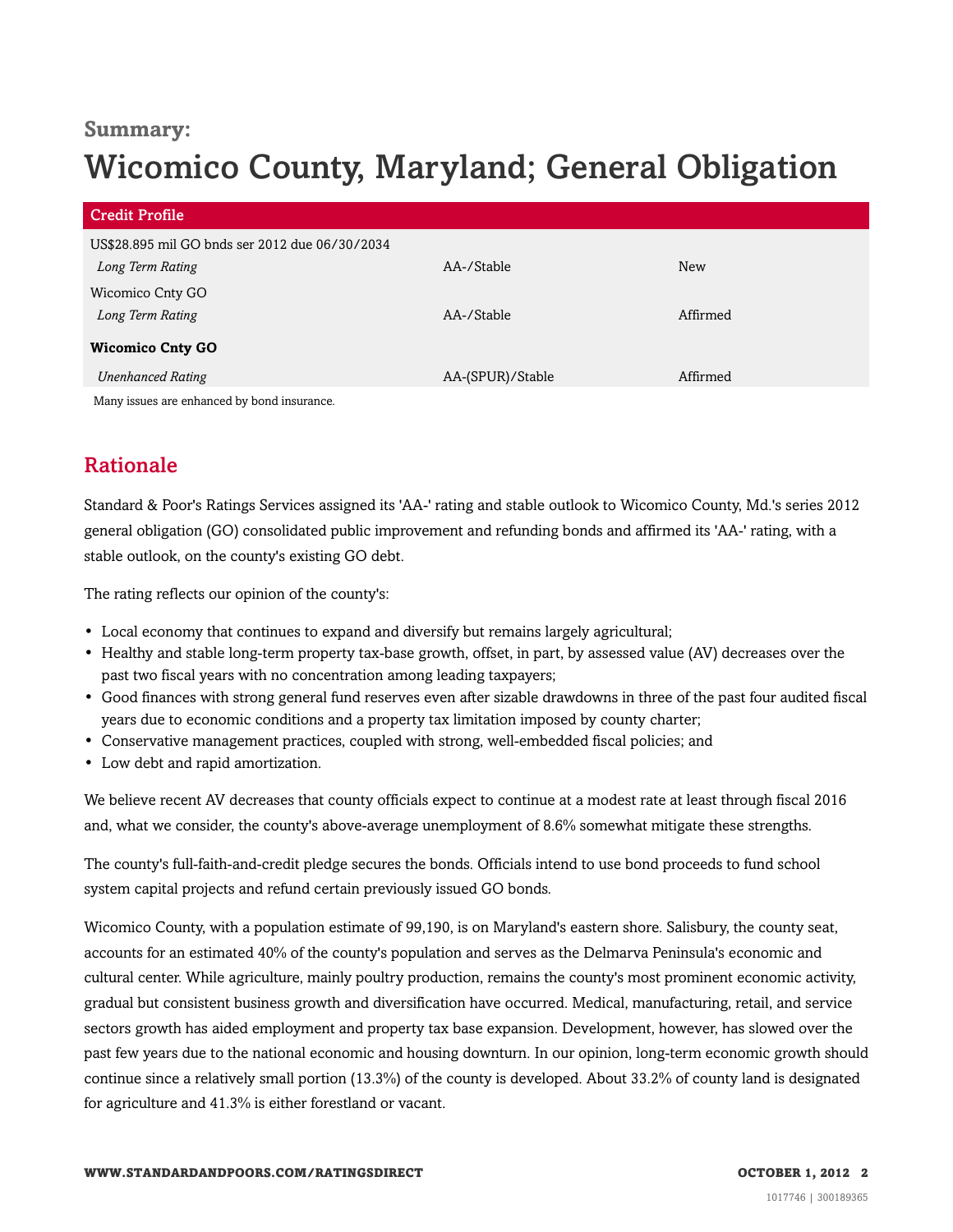Leading employers include:

- Peninsula Regional Medical Center (3,300 employees), which is consistently rated as one of the nation's 100 leading hospitals;
- The Centre at Salisbury (2,500), a shopping mall;
- Perdue Inc. (1,800), a poultry processing center and the company's corporate headquarters; and
- Labinal Salisbury (800), an electronics manufacturing company formerly known as Harvard Custom Manufacturing.

Unemployment is above state and national rates; in June 2012, unemployment was 8.6% compared with the state's 7.1% and the nation's 8.2%.

The property tax base demonstrated, in our view, very strong growth from fiscal years 2000-2010. AV increased by 118% during the 10-year period to a high \$7.7 billion in fiscal 2010. Management attributes strong AV growth to residential price appreciation and strong new residential and commercial permit growth. Since fiscal 2010, AV has decreased due to the recession and home value decreases. Specifically, AV has decreased by 14.3% over the past three fiscal years to \$6.7 billion in fiscal 2013. The county assesses property at 100% of market value. Despite the decreases, market value remains, in our opinion, a strong \$66,539 per capita. Leading taxpayers account for a very diverse 4.7% of AV. Median household and per capita effective buying incomes are, in our view, a good 94% and 92%, respectively, of national averages.

Finances have historically been, in our opinion, strong. In our view, they remain strong despite some general fund reserve drawdowns due primarily to the national recession and decreases in economically sensitive revenue.

The fiscal 2013 budget reflects increases in economically sensitive revenue, including increased income tax receipts. In addition, county officials increased income and property tax rates; specifically, they increased the income tax rate by one-tenth of 1% to the maximum 3.2% allowed by state law and the property tax rate by 7.14 cents per \$100 of AV from 76.9 cents-84.04 cents, the maximum permitted by county charter. Due to these revenue increases, the county passed a \$116.8 million fiscal 2013 budget that represents a 7.9% increase, or \$8.5 million, over the fiscal 2012 budget. The budget includes restoring contributions to pension and other postemployment benefits (OPEB) and \$2.4 million in pay-as-you-go capital expenses. Management has conservatively appropriated \$2.6 million of general fund balance in fiscal 2013, which it almost entirely attributes to budgeted pay-as-you-go capital expenditures.

Management indicates unaudited fiscal 2012 results came in substantially better than budgeted due primarily to income taxes coming in 21% above the budget, or a \$7.1 million positive variance, coupled with, what we regard as, conservative budgeting on expenses, which came in about 3% underbudget. Management indicates employment grew much faster than it had expected, coupled with a yield from income tax receipts that was significantly higher than forecast, which led to a large positive variance in income tax revenue. Due to the strong year, the county increased available fund balance by roughly \$6.8 million to a total of \$25.9 million, or, what we view as, a strong 24.6% of operating expenses.

During the three fiscal years before fiscal 2011, the county experienced larger-than-expected decreases in local income taxes and other economically sensitive revenue. These revenue shortfalls led to three consecutive years of general fund drawdowns. Management, however, took a number of measures to reduce expenses, including implementing a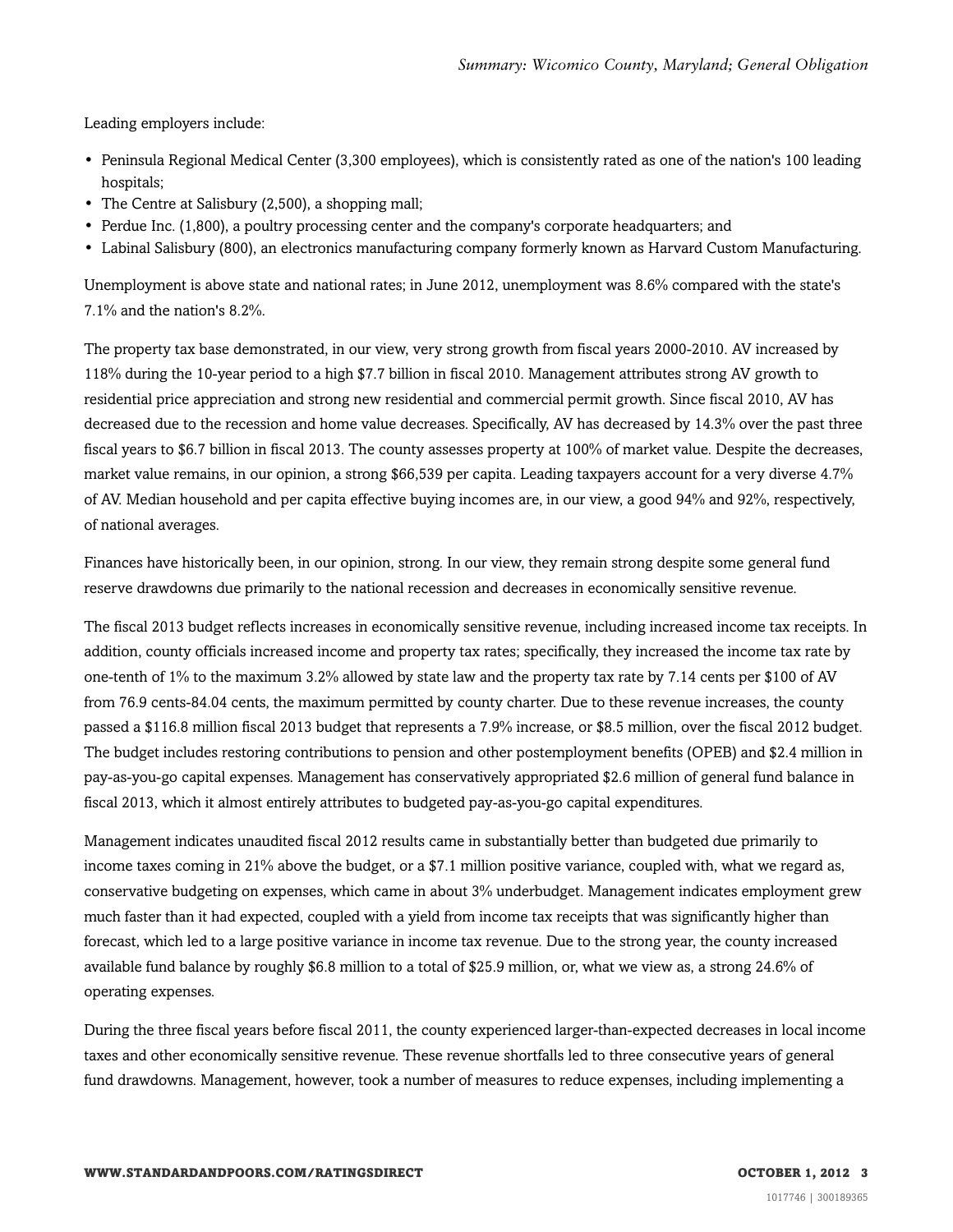furlough plan for employees and hiring and salary freezes, deferring funding to its pension and OPEB trust funds, and eliminating pay-as-you-go capital expenditures. These expenditure reductions substantially closed the budget gap by fiscal 2010. In fiscal 2011, the county closed the year with a \$4.7 million general fund surplus. Management attributes the fiscal 2011 surplus to expenditure reductions and conservative expenditure estimates with actual expenses coming in \$3.4 million underbudget, as well as income taxes coming in 5.3%, or \$2 million, overbudget. The county closed fiscal 2011 with a \$30.9 million fund balance: \$17.7 million, or, in our opinion, a strong 16.6% of expenditures, of which was unassigned. Available fund balance was \$19.1 million, or, in our view, a strong 18% of expenditures.

Property and local income taxes generate 52% and 37%, respectively, of general fund revenue. Current property tax collections average more than 98%. A county property tax revenue cap that limits tax revenue increases to the lesser of the Consumer Price Index or 2% and that indirectly limits personal property tax growth somewhat constrains real property tax and personal property tax revenue.

Standard & Poor's revised its view of Wicomico County's financial management practices to "strong" from "good" under its Financial Management Assessment (FMA) methodology due to a better understanding of the county's debt management policy that specifies debt affordability guidelines. An FMA of "strong" indicates practices are strong, well embedded, and likely sustainable. Other highlights include management's five-year rolling capital improvement plan (CIP) tied to the operating budget that identifies all revenue sources. Investment policies mirror state policies with management sharing all data with the county board monthly. In addition, the county's reserve policy includes a fully funded rainy day fund set at 5% of the general fund budget.

Following this issuance, overall net debt is, in our opinion, a low \$1,400 per capita, or 2.1% of market value. We consider debt amortization rapid with officials planning to retire nearly three-fourths of principal over 10 years. Debt service carrying charges were 11.5% of 2011 expenditures, a level we view as moderate. The 2013-2017 CIP is, in our opinion, a large but manageable \$130.3 million. The bulk of the five-year CIP is for school expansion and renovations, and officials allot the remaining balance for various projects. The county expects to fund approximately 50% of the CIP through bonding; approximately 40% through state, federal, and private sources; and the remainder through pay-as-you-go financing. The county has curtailed its capital program over the past few years due to the adverse effect of the recent recession and state budget actions on revenue. As such, we expect the county to maintain, what we consider, its low debt and faster-than-average amortization schedule.

The county provides pension and retirement benefits for its employees through a group pension disbursement contract with Aetna Life Insurance Co. and an investment manager contract with Croft Leominster Inc. The county had deferred funding to the pension trust in fiscal years 2010 and 2011 and partially funded the pension trust in fiscal 2012. It is our understanding management expects to restore its contributions to the pension trust fund fully in fiscal 2013. For fiscal 2011, the annual required contribution was \$3.2 million. Nonetheless, the county's pension plan was 94% funded as of June 30, 2011. Historically, the county has funded OPEB through pay-as-you-go financing. The county, however, deferred contributions to the OPEB trust fund in fiscal years 2010, 2011, and 2012. We understand management expects to restore its contributions to the OPEB trust fund fully in fiscal 2013. As of June 30, 2011, the OPEB unfunded actuarial liability was \$21.7 million and the funded ratio was 25%.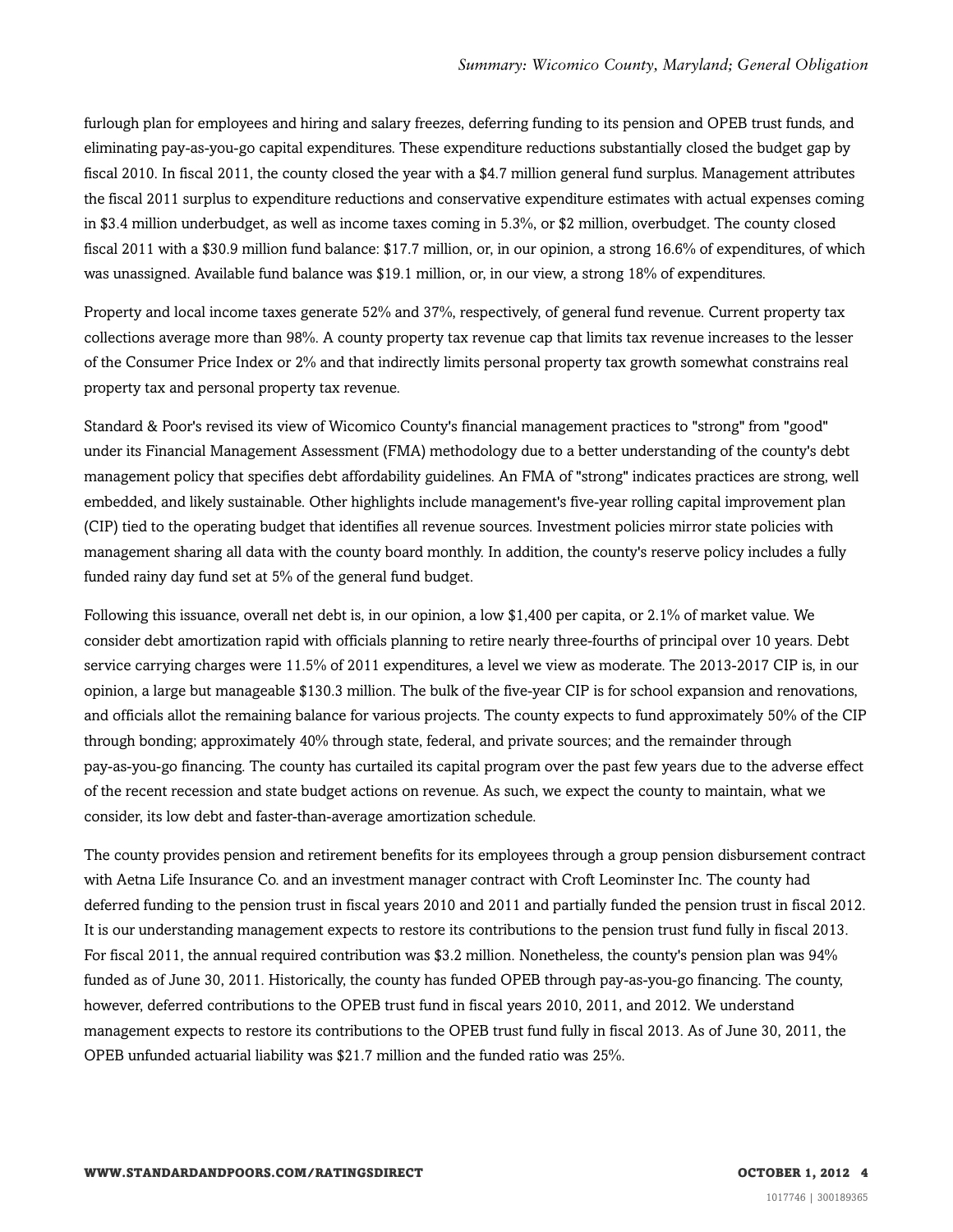### <span id="page-4-0"></span>**Outlook**

The stable outlook reflects Standard & Poor's opinion of Wicomico County's large, diverse, and growing economy. The outlook also reflects our opinion that management will likely continue to conservatively manage its budget in response to economic conditions and maintain its strong finances. We believe the county's strong financial management practices and policies should help support the county's strong financial performance. While the county's CIP remains sizable, it is our opinion overall debt will likely remain close to current levels due to the county's above-average amortization, providing additional rating stability. As such, we do not currently expect to change the rating within the outlook's two-year period.

### <span id="page-4-1"></span>Related Criteria And Research

USPF Criteria: GO Debt, Oct. 12, 2006

Complete ratings information is available to subscribers of RatingsDirect on the Global Credit Portal at www.globalcreditportal.com. All ratings affected by this rating action can be found on Standard & Poor's public Web site at www.standardandpoors.com. Use the Ratings search box located in the left column.